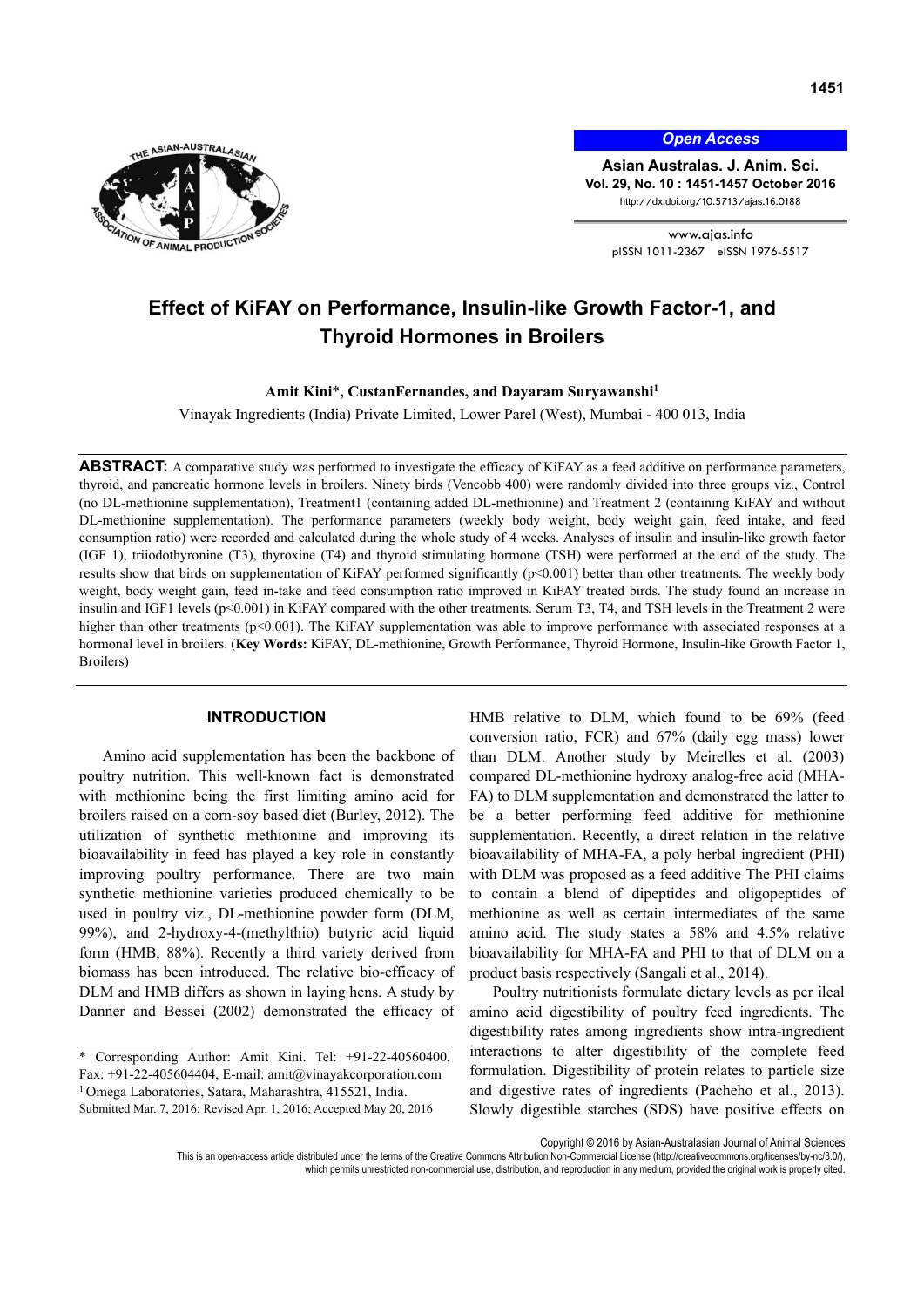feed conversion rates in low protein diets (Weurding et al., 2003). Another study suggests that the interaction between protein (glutamine and casein) and SDS benefits FCR in broilers due to protein-sparing effects (Entinget al., 2005) and therefore enhances the growth efficiency of broiler chickens. It also suggests that starch digestion rate might alter the metabolic responses of insulin. The addition of synthetic amino acids at high levels also stimulates insulin secretion from pancreas (Murray et al., 1998).

The effects of amino acid availability on the avian endocrine system have been least studied. Reports indicate that plasma level of triiodothyronine (T3) were elevated in broilers with methionine, arginine, lysine and isoleucine deficient dietary levels compared to pair-fed controls (50/50 mixture of broiler feed and purified amino acid diet)(Carew et al., 1997). Later Carew et al. (2003) further reported Met deficiency alters the normal thyroid hormone metabolism along with depressed levels of insulin-like growth factor 2 (IGF-2), but the effect is dependent on the degree of deficiency. In the same experiment, IGF-1 did not show any variation even in a Met deficient diet. However, decrease in plasma IGF-1 levels were exhibited in the broilers with a low protein diet, which was brought to normal by feeding dietary protein (Rosebrough and McMurtry, 1993).

Onion (*Allium cepa*) and Garlic *(Allium sativum*) belong to the family Liliaceae (Ebesunun et al., 2007). These phytogenic derivatives show the presence of bioactive component, dialkylpolysulfides, which is a sulfurcontaining organic compound. A study led by Aji et al. (2011) used onion and garlic to improve the productive performance of broiler chickens. Garlic and onion consumption also have shown insulin like effect on the body (Keusgen, 2002). Arginine also shows properties of being a metabolic regulator, stimulating protein synthesis and reducing protein stress induced catabolism by stimulating the secretion of insulin, growth hormone and glucagon (Frank et al., 2007).

KiFAY is a tan colored amorphous powder, composed of phytoconstituent fractions obtained from onion, garlic in diatomaceous earth blended with algal cell wall components. It claims to be a natural amino acid optimizer that improves utilization of methionine in the body. Thus, in this study, we investigated the effect of KiFAY in diets deficient in methionine in contrast to the DLM supplemented diet. The comparison is based on commercial productive performance parameters and hormonal correlations.

## **MATERIALS AND METHODS**

#### **Birds and management**

The experimental protocol was verified as per Institutional Animal Ethics Committee (IAEC) guidelines.

The birds were raised on a deep litter system, using rice husk as bedding. The chicks were housed in environmentally controlled sheds with a stocking density of one bird per square foot approximated for the bird size at the end of 4 weeks. The Feed in a mash form and water were provided *ad libitum*. The basal feed diet was formulated as per National Research Council (1994) recommendations. The ingredients and chemical compositions of the diets were analyzed and are shown in Table 1. Brooding was carried out for the first 5 days providing 1 watt per bird. The temperature and humidity in the house was maintained in the range of 25°C to 28°C at 70% humidity. The light and dark period was maintained with 23 h light:1 h dark program.

## **Experimental design**

Ninety day-old broiler chicks (Vencobb 400) were divided in three equal groups with equal number of male and females as confirmed by wing sexing. The birds were individually wing banded to determine the flock uniformity during performance analysis. The treatments comprised three replicates of ten birds each. The Treatments composed of control (C), basal Diet deficient in methionine; Treatment 1 (T1), basal Diet with DL-methionine (starter phase-2.7 g/kg, grower phase-2.35 g/kg, and finisher phase-2.06 g/kg) supplementation and Treatment 2 (T2), basal Diet with KiFAY (starter phase-2.7 g/kg, grower-2.35 g/kg, and finisher-2.06 g/kg) supplementation. At the end of each week, body weight gain and feed intake were recorded. Weekly FCR was calculated and Mortality was recorded on a daily basis.

#### **Blood collection from sample space**

At 28 d, two birds from each replicate were sacrificed by a cervical bleeding method. Blood was collected in a Vacuette tube for hormone estimation.

# **Estimation of T3, T4, thyroid stimulating hormone, insulin and insulin-like growth factor 1**

After the collection of whole blood, the blood was allowed to clot for 1 h. The tubes were centrifuged at 1,200 g to separate the clot from serum, for 20 minutes at 4°C. The serum was collected in a fresh tube and sent for testing at Suburban diagnostics laboratory, Satara, Pune, 411009. The IGF 1 was estimated using a sandwich enzyme-linked immunosorbent assay kit (Elabscience, Wuhan, Hubei, China) as per the manufacturer's instructions.

## **Statistical analysis**

Statistical analyses were performed by GraphPad Instat version 5.0 from Microsoft Windows 7. The means were compared using one-way analysis of variance with the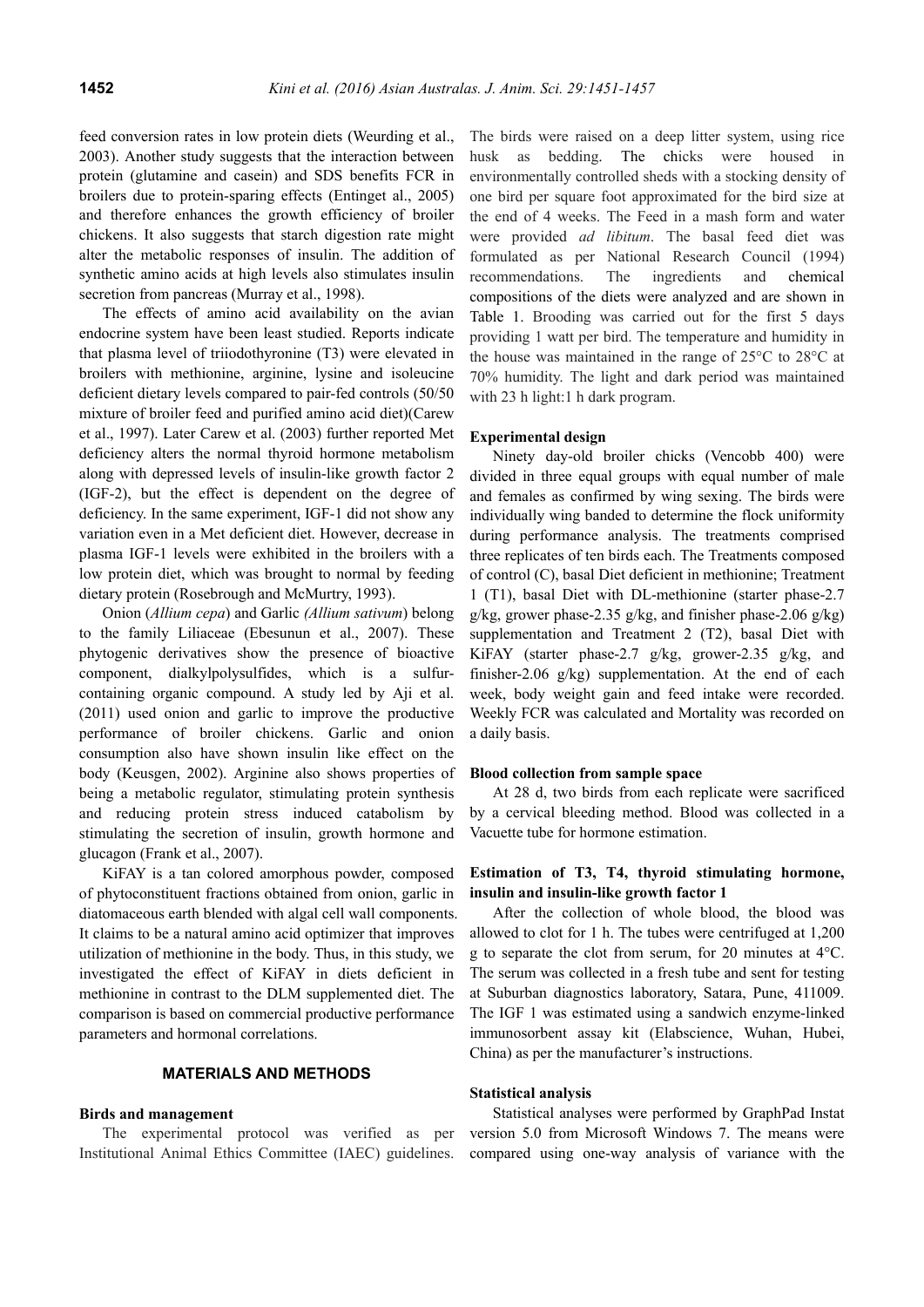Table 1. Dietary formulations and nutrient contents of experimental diets

| Items                             | Starter $(1-7 d)$ |         | Grower (8-14 d) |              |         | Finisher $(15-28 d)$ |                          |         |                |
|-----------------------------------|-------------------|---------|-----------------|--------------|---------|----------------------|--------------------------|---------|----------------|
| Ingredients $(g/kg)$              |                   |         |                 |              |         |                      |                          |         |                |
| Corn                              | 625               |         |                 | 659.36       |         |                      | 672.16                   |         |                |
| Soybean meal                      | 294               |         |                 | 260          |         |                      | 240                      |         |                |
| Wheat bran                        |                   | $10\,$  |                 | 10           |         |                      | $10\,$                   |         |                |
| Degummed soybean oil              | 30                |         |                 | 30           |         |                      | 40                       |         |                |
| Deflourinated phosphate           | 18                |         |                 | 18           |         |                      | 18                       |         |                |
| Ground limestone                  | 10                |         |                 | 10           |         |                      | $10\,$                   |         |                |
| Trace minerals <sup>1</sup>       | $\mathbf{1}$      |         |                 | $\mathbf{1}$ |         |                      | $\mathbf{1}$             |         |                |
| Vitamin premix <sup>2</sup>       | 0.25              |         |                 | 0.25         |         |                      | 0.25                     |         |                |
| Enzyme mix <sup>3</sup>           | 0.45              |         |                 | 0.45         |         |                      | 0.45                     |         |                |
| Liver supplements                 | 0.25              |         |                 | 0.25         |         |                      | 0.25                     |         |                |
| Toxin binder                      | $\mathbf{1}$      |         |                 | 1            |         |                      | $\mathbf{1}$             |         |                |
| coccidiostat                      | $\overline{a}$    |         |                 |              |         |                      | 0.5                      |         |                |
| CTC                               | $\mathbf{1}$      |         |                 | 1            |         |                      | $\overline{\phantom{a}}$ |         |                |
| Antioxidant                       | 0.1               |         |                 | 0.1          |         |                      | 0.1                      |         |                |
| Acidifier                         | 1                 |         |                 | $\mathbf{1}$ |         |                      | $\frac{1}{2}$            |         |                |
| Choline chloride                  | 0.167             |         |                 | 0.167        |         |                      | 0.167                    |         |                |
| Sodium bicarbonate                | 0.167             |         |                 | 0.167        |         |                      | 0.167                    |         |                |
| Emulsifier                        | 0.5               |         |                 | 0.5          |         |                      | 0.5                      |         |                |
| Common Salt                       | 0.781             |         |                 | 0.781        |         |                      | 0.781                    |         |                |
| L-tryptophan                      | 0.11              |         |                 | 0.05         |         |                      | $\blacksquare$           |         |                |
| L-threonine                       | 0.575             |         |                 | 0.525        |         |                      | 0.47                     |         |                |
| L-lysine                          | 3.45              |         |                 | 3.05         |         |                      | 2.15                     |         |                |
| Methionine source <sup>4</sup>    | 2.7               |         |                 | 2.35         |         |                      | 2.06                     |         |                |
| Total                             | 1,000             |         |                 | 1,000        |         |                      | 1,000                    |         |                |
| Chemical composition <sup>5</sup> |                   |         |                 |              |         |                      |                          |         |                |
| Total crude protein               | 20.07             |         |                 | 19           |         |                      | 19.2                     |         |                |
| AME (Kcal/kg)                     | 3,195.79          |         |                 | 3,275.65     |         |                      | 3,400                    |         |                |
| Non phytate $P(\% )$              | 0.45              |         |                 | 0.45         |         |                      | 0.45                     |         |                |
| Calcium (%)                       | $\mathbf{1}$      |         |                 | 1            |         |                      | $\mathbf{1}$             |         |                |
| Lysine $(\% )$                    | 1.2               |         |                 | 1.2          |         |                      | 1.2                      |         |                |
| Threonine (%)                     |                   | $0.8\,$ |                 |              | $0.8\,$ |                      |                          | $0.8\,$ |                |
| Methionine $(\frac{6}{6})^6$      | Control           | T1      | T2              | Control      | T1      | T <sub>2</sub>       | Control                  | T1      | T <sub>2</sub> |
|                                   | 0.25              | 0.55    | 0.3             | 0.22         | 0.465   | 0.26                 | $0.2\,$                  | 0.44    | 0.25           |
| Met+Cyst $(\% )$                  | 0.62              | 0.771   | 0.6             | 0.459        | 0.71    | 0.55                 | 0.432                    | 0.675   | 0.5            |

CTC; chlortetracycline; AME; apparent metabolizable energy.

<sup>1</sup> Vitamin B<sub>12</sub>, 15 µg; vitamin B<sub>2</sub>, 5 µg; vitamin D<sub>3</sub>, 60 µg; D-Biotin, 0.2 mg; folate, 0.75 mg; vitamin B<sub>3</sub>, 40 mg; vitamin B<sub>5</sub>, 10 mg; vitamin A acetate, 3.5 mg; vitamin E, 15 mg; vitamin  $B_1$ , 1.63 mg; vitamin  $B_6$ , 3.26 mg.

<sup>2</sup> mg per 100 g of mineral mix: Iron, 20; manganese, 23.1; zinc, 7.4; copper, 1.6; potassium iodate, 0.12; calcium carbonate, 47.8; selenium, 0.2.

Enzyme activity of each enzyme (IU/g); Phytase, 5,000; β-gluconase, 18,000; α-amylase, 35,000; β-xylanase, 1,700. 4

<sup>4</sup> The methionine source in Treatment 1 is DL-Methionine and Treatment 2 is Kifay.

 $5$  The total crude protein and amino acids were analyzed by Omega Laboratories, India.

<sup>6</sup> As per methionine type used in different treatments.

Tukey-Kramer multiple comparisons test. Less than 0.05 p value was considered statistically significant.

# **RESULTS AND DISCUSSION**

The use of KiFAY in the current study focuses on the evaluation of performance and hormones used as a markers of methionine accretion in broilers. Table 2 summarizes the effect of different dietary supplementation on performance parameters. In the present study, we were able to achieve 10.06% better final weight with 7% better FCR at 28 days. The weight of the chicks on day zero differed nonsignificantly  $(p>0.05)$  among treatments. During the whole study, the feed intake differed significantly every week in each treatment  $(p<0.001)$ . The highest feed intake was observed with control  $(p<0.001)$ , whereas, the highest body weight gain was recorded with  $T2$  (p<0.001). The FCR was found to be significantly better in T2 than the other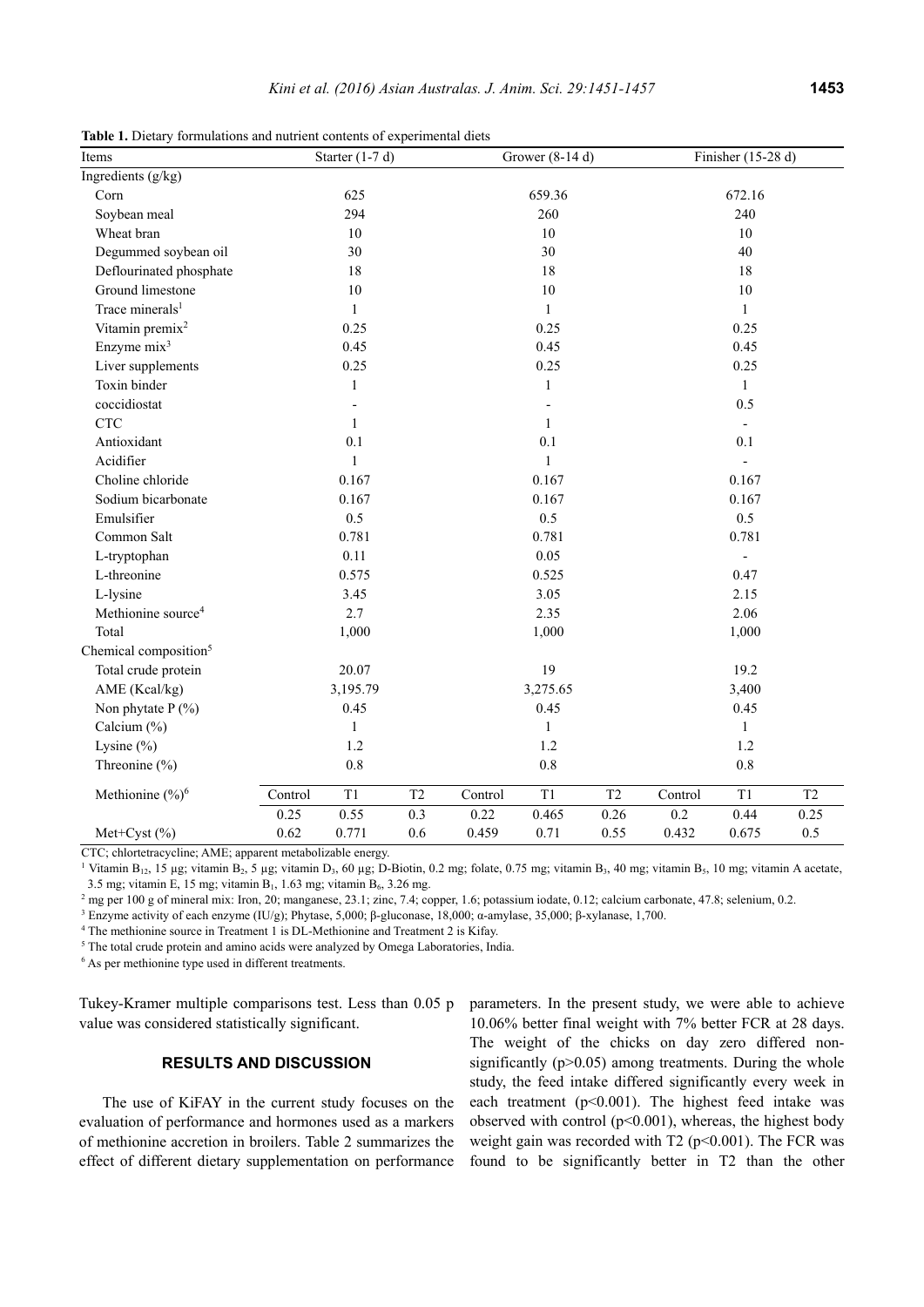| Week                              | Control                        | Treatment 1                     | Treatment 2                     | p value      |
|-----------------------------------|--------------------------------|---------------------------------|---------------------------------|--------------|
| Cumulative body weight (g)        |                                |                                 |                                 |              |
| 0 <sub>d</sub>                    | $46.23 \pm 0.68$ <sup>a</sup>  | $44.43 \pm 0.75$ <sup>a</sup>   | 44.90±0.77 <sup>a</sup>         | <b>NS</b>    |
| 1 wk                              | $148.33 \pm 0.59$ <sup>a</sup> | $135.73 \pm 0.65^b$             | $142.76 \pm 0.43$ °             | $***$        |
| $2 \text{ wk}$                    | $331.63 \pm 0.72$ <sup>a</sup> | $350.33 \pm 0.96^b$             | $371.13 \pm 0.59$ <sup>c</sup>  | $***$        |
| $3 \text{ wk}$                    | 582.16±0.83 <sup>a</sup>       | $652.40 \pm 1.03^b$             | $709.96 \pm 1.02$ <sup>c</sup>  | $***$        |
| 4 wk                              | 976.23±4.24 <sup>a</sup>       | $1,037.62 \pm 3.69^{\rm b}$     | 1,153.58±4.12 <sup>c</sup>      | $***$        |
| Cumulative body weight gain (g)   |                                |                                 |                                 |              |
| 1 wk                              | $102.10\pm0.88$ <sup>a</sup>   | $91.30\pm0.98^{\rm b}$          | $97.86 \pm 0.85$ <sup>c</sup>   | $***$        |
| $2 \text{ wk}$                    | $183.30\pm0.89^{\rm a}$        | $214.60 \pm 1.17$ <sup>b</sup>  | $228.36 \pm 0.79$ °             | $***$        |
| $3 \text{ wk}$                    | $250.53 \pm 0.99^a$            | $302.06 \pm 1.25^{\rm b}$       | $338.83 \pm 1.22$ <sup>c</sup>  | $***$        |
| 4 wk                              | 394.06±4.18 <sup>a</sup>       | $385.13 \pm 3.76$ <sup>ab</sup> | 443.62 $\pm$ 4.31 $\degree$     | $***$        |
| Feed consumption (g/bird)         |                                |                                 |                                 |              |
| 1 wk                              | $171.16 \pm 1.75$ <sup>a</sup> | $163.10 \pm 1.52^b$             | $170.93 \pm 1.23$ <sup>ac</sup> | $***$        |
| 2 wk                              | $311.90 \pm 2.4$ <sup>a</sup>  | $303.03 \pm 6.36$ <sup>ab</sup> | $321.40 \pm 4.28$ <sup>ac</sup> | $\ast$       |
| $3 \text{ wk}$                    | 429.80±7.52 <sup>a</sup>       | 493.70 $\pm$ 1.26 <sup>b</sup>  | 420.73 $\pm$ 6.48 <sup>ac</sup> | $***$        |
| 4 wk                              | 852.67±5.64 <sup>a</sup>       | $736.72 \pm 5.76^b$             | $815.51 \pm 13.66$ <sup>c</sup> | $***$        |
| Feed conversion ratio (feed/gain) |                                |                                 |                                 |              |
| 1 wk                              | $1.67 \pm 0.018$ <sup>a</sup>  | $1.79 \pm 0.028$ <sup>b</sup>   | $1.74 \pm 0.018$ <sup>ab</sup>  | $\star\star$ |
| $2 \text{ wk}$                    | $1.70 \pm 0.016^a$             | $1.41 \pm 0.03^b$               | $1.40 \pm 0.018$ bc             | $***$        |
| 3 wk                              | $1.71 \pm 0.03$ <sup>a</sup>   | $1.63 \pm 0.008$ <sup>b</sup>   | $1.24 \pm 0.02$ <sup>c</sup>    | $***$        |
| 4 wk                              | $2.17 \pm 0.02^a$              | $1.91 \pm 0.02^b$               | $1.84 \pm 0.03$ <sup>bc</sup>   | $***$        |

**Table 2.** Effect of dietary treatments on cumulative body weight, cumulative body weight gain, feed consumption and feed conversion ratio in broiler chickens

NS, nonsignificant.

Results are provided as means of treatments along with standard mean error.<br>  $a,b,c$  Means in the same row with different superscript differ significantly, \* p<0.05; \*\* p<0.01; \*\*\* p<0.001.

treatments (p<0.001). The feed consumption increased in control and T2. The increase in feed intake with consistent FCR in T2 could be due to the positive effect on palatability attributed to the presence of garlic extracts in the composition of KiFAY (Abouelfetouh and Moussa, 2012). The increase in feed intake was also suspected due to deficiency of vital nutrients in feed. The study led by Berhe and Gous (2008) reveals that broilers treated with low protein feed tend to have an increase feed intake in Cobb strain but decrease in Ross strain. On the other hand, a methionine deficient diet specifically resulted in reduced feed consumption in Hubbard strain (Carew et al., 2003). However, broadening of the FCR due to reduced methionine supplementation evident in the control group of the present study was not seen in KiFAY treated birds. Mortality during whole study was within permissible limit (less than 1%) in all groups.

Thyroid hormones play important role in growth regulation in chickens as demonstrated by thyroidectomy, which results in reduced growth rate (King and King, 1973). Thyroid hormone analysis revealed a comparative increase in plasma levels of T3, T4 and thyroid stimulating hormone (TSH) in Treatment 2 as shown in Figure 1 and Table 3. Serum thyroid hormones (T3 and T4) in control and treatment1 did not significantly differ (p>0.05), however, supplementation of KiFAY in Treatment 2 improved thyroid hormones levels than other treatments  $(p<0.001)$ . The T3 levels were increased in T2 ( $p<0.001$ ) (Figure 1a). These results correlated with findings of Saki et al. (2011) who reported a decreased level T3 in methionine deficient layers. However, these results contradict with that of Buchansak et al. (2006) and Carew et al. (2003) who explained the increased T3 levels results due to methionine deficient feed diet. This shows that thyroid hormone activity can be potential indicator to the metabolic activity in a commercial poultry system (Melesse et al., 2011). Moravej et al. (2006) who demonstrated increased T4 levels in high protein fed Lohmann strain broilers with improved body weight gain support the data. Thus, increase in serum T3 and T4 levels on KiFAY supplementation can be explained by a preliminary increase in TSH levels, which resulted in improving the metabolic activity in broilers. In the present study, there was a significant increase  $(p<0.001)$  in serum TSH levels in broilers supplemented with KiFAY as compared to other treatments (Figure 1c). This alteration could be attributed to the increase in serum insulin level where the thyroid axes connects the somatotropic axes.

Serum insulin and IGF1 level in birds supplemented with KiFAY significantly differ than other treatments (p<0.001) (Figure 2). Insulin and IGF-1 is directly related to the protein turnover rate in broilers. McGuinness and Cogburn (1990) report that IGF1 level peak in initial three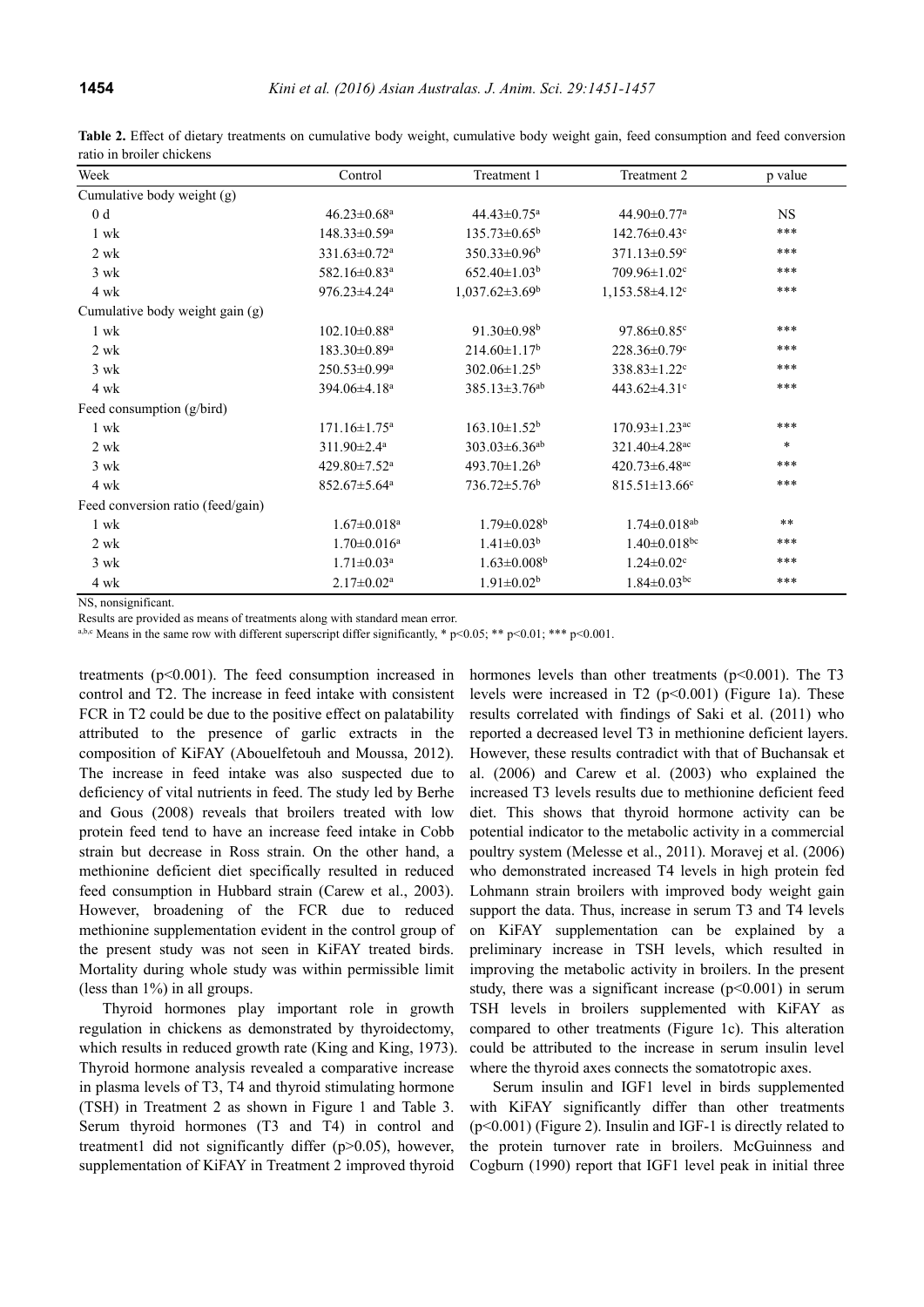

(c) Figure 1. Effect of dietary treatments on (a) T3, (b) T4, and (c) thyroid stimulating hormone (TSH) levels of broilers at 28 days of age. Error bars indicate standard error mean of each treatment. Bars headed by a different letter are significantly different from all others ( $p<0.05$ ).

Treatment1

Treatment 2

 $0.01$ 0.005  $\mathsf{C}$ 

Control

weeks and T3 level in the fourth week with significant impact on broiler growth performance. This reveals a direct



**Figure 2.** Effect of dietary treatments on (a) Insulin and (b) insulinlike growth factor 1 (IGF1) levels of broilers at 28 days of age. Error bars indicate standard error mean of each treatment. Bars headed by a different letter are significantly different from all others  $(p<0.05)$ .

relation between T3 and IGF1 in broilers. This hormonal increase also overlaps with the period for which the maximum growth occurs in broilers and requires maximum protein accretion. The IGF-1 levels have a direct positive correlation with absolute weight gain and carcass cuts in broilers (Zhai et al., 2016). The improved muscle protein fractional synthesis rate was also shown to be maximum between 2 to 4 weeks of age for fast growing birds and decreased as age progressed as described by Tesseraud et al. (2000). Gonzales et al. (1999) attributed same trend with IGF-1 levels in broilers and showed them independent from the effect of thyroid axes. However, goitrogen

**Table 3.** Effect of dietary treatments on thyroid hormones (T3, T4, and TSH) and pancreatic hormones (insulin and IGF 1) in broilers

| Hormonal parameters      | Control              | Treatment 1          | Treatment 2          |
|--------------------------|----------------------|----------------------|----------------------|
| Serum T3 levels (ng/mL)  | $1.0271 \pm 0.065$   | $1.1924 \pm 0.079$   | $1.8227 \pm 0.129$   |
| Serum T4 levels (ng/mL)  | $0.8201 \pm 0.0186$  | $0.7956 \pm 0.0176$  | $1.06151 \pm 0.0188$ |
| Serum TSH Levels (ng/mL) | $0.0117 \pm 0.00035$ | $0.0121 \pm 0.00044$ | $0.0237 \pm 0.00011$ |
| Insulin $(\mu U/mL)$     | $0.2091 \pm 0.0115$  | $0.1868 \pm 0.004$   | $0.265 \pm 0.004$    |
| IGF1 $(ng/mL)$           | $10 \pm 0.5$         | $22 \pm 1.2$         | $90 \pm 1.9$         |

TSH, thyroid stimulating hormone; IGF1, insulin-like growth factor 1.

The values are provided as means of treatments along with standard mean error.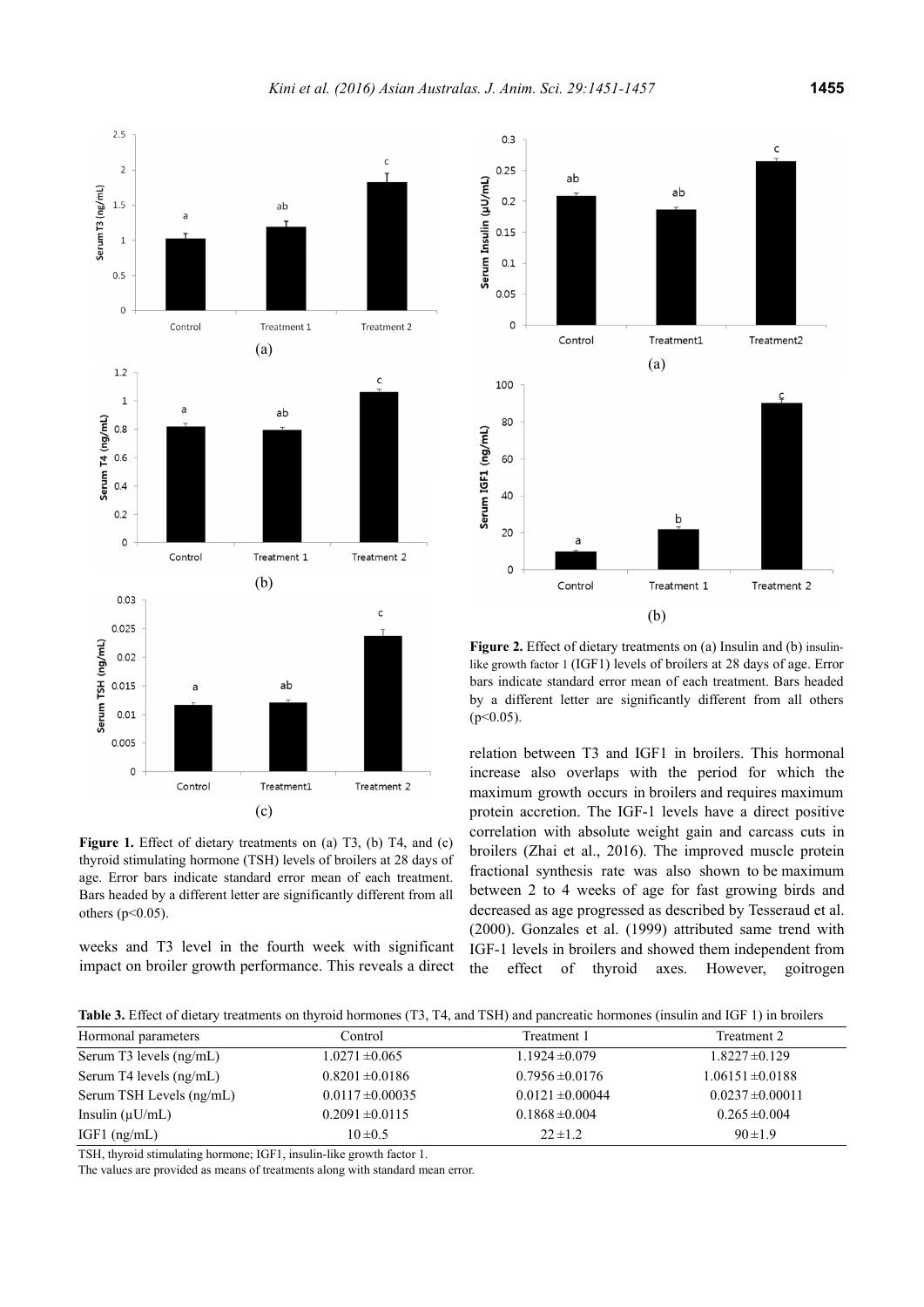administration had reduced the growth rate in chicken (Rosebrough and McMurtry, 2003) and anti-thyroid axes administration resulted in decreased circulating IGF-I levels and hepatic IGF-I mRNA restorable by T4 administration (Tsukadaet al., 1998). This explains an indirect relationship between both the axes. The increase in the serum levels of insulin in broilers supplemented with KiFAY is in unison with the studies of Bnouham et al. (2006) where the presence of active compound of garlic such as Allicin and S-allylcysteinsulfoxide have shown to increase hepatic metabolism by increased insulin release from pancreatic beta cells of rats. The increased TSH levels could be a direct effect of insulin secretion affecting thyroid axes for metabolic impetus. The increase in IGF-1 could not be explained at this moment and deserves further study.

In conclusion, supplementation of KiFAY in feed optimized bird performance even when the feed diet was deficient in DL-methionine levels. This can be attributed to the improved protein accretion, which could be confirmed by employing protein turnover studies in the future.

#### **CONFLICT OF INTEREST**

We certify that there is no conflict of interest with any financial organization regarding the material discussed in the manuscript.

## **ACKNOWLEDGMENTS**

This work was funded by Vinayak Ingredients (India) Private Limited, India.

#### **REFERENCES**

- Abouelfetouh, A. Y. and N. K. Moussa. 2012. Enhancement of antimicrobial activity of four classes of antibiotics combined with garlic. Asian J. Plant Sci. 11:148-152.
- Aji, S. B., K. Ignatius, A. Y. Ado, J. B. Nahu, A. Abdulkarim, U. Aliyu, M. B. Gambo, M. A. Ibrahim, H. Abubakar, M. M. Bukar, H. M. Imam, and P. T. Numan. 2011. Effects of feeding onion (*Allium cepa*) and garlic (*Allium sativum*) on some performance characteristics of broiler chickens. Res. J. Poult. Sci. 4:22-27.
- Berhe, E. T. and R. M. Gous. 2008. Effect of dietary protein content on growth, uniformity, and mortality of two commercial broiler strains. S. Afr. J. Anim. Sci. 38:293-302.
- Bnouham, M., A. Ziyyat, H. Mekhfi, A. Tahri, and A. Legssyer. 2006. Medicinal plants with potential antidiabetic activity - A review of ten years of herbal medicine research (1990-2000). Int. J. Diabetes Metab. 14:1-25.
- Bunchasak, C., T. Sooksridang, and R. Chaiyapit. 2006. Effects of adding methionine hydroxy analogue as methionine source at the commercial requirement recommendation on production performance and evidence of ascites syndrome of male broiler chicks fed corn-soybean based. Int. J. Poult. Sci. 5:744-752.
- Burley, H. K. 2012. Enrichment of methionine from naturally concentrated feedstuffs for use in organic poultry diets. Ph.D. Thesis. The Pennsylvania State University, University Park, PA, USA.
- Carew, L. B., J. P. McMurtry, and F. A. Alster. 2003. Effects of methionine deficiencies on plasma levels of thyroid hormones, insulin-like growth factors-I and -II, liver and body weights, and feed intake in growing chickens. Poult. Sci. 82:1932-1938.
- Carew, L. B., K. G. Evarts, and F. A. Alster. 1997. Growth and plasma thyroid hormone concentrations of chicks fed diets deficient in essential amino acids. Poult. Sci. 76:1398-1404.
- Danner, E. E. and W. Bessei. 2002. Effectiveness of liquid DLmethionine hydroxy analogue-free acid (DL-MHA-FA) compared to DL-methionine on performance of laying hens. Arch. Geflugelk. 66:97-101.
- Ebesunun, M. O., O. O. Popoola, E. O. Agbedana, J. M. Olisekodiaka, J. A. Onuegbu, and A. A. Onyeagala. 2007. The effect of garlic on plasma lipids and lipoproteins in rats fed on high cholesterol enriched diet. Biokemistri 19:53-58.
- Enting, H., J. Pos, R. E. Weurding, and A. Veldman. 2005. Starch digestion rate affects broiler performance. Aust. Poult. Sci. Symp. 17:17-20.
- Frank, J. W., J. Escobar, H. V. Nguyen, S. C. Jobgen, W. S. Jobgen, T. A. Davis, and G. Wu. 2007. Oral N-carbamylglutamate supplementation increases protein synthesis in skeletal muscle of piglets. J. Nutr. 137:315-319.
- Gonzales, E., J. Buyse, J. R. Sartori, M. M. Loddi, and E. Decuypere. 1999. Metabolic disturbances in male broilers of different strains. 2. Relationship between the thyroid and somatotropic axes with growth rate and mortality. Poult. Sci. 78:516-521.
- Keusgen, M. 2002. Health and allium. In: Allium Crop Science: Recent Advances (Eds. H. D. Rabinowitch and L. Currah). Stratford-upon-Avon, CT, UK. pp. 357-373.
- King, D. B. and C. R. King. 1973. Thyroidal influence on early muscle growth of chickens. Gen. Comp. Endocrinol. 21:517- 529.
- Meirelles, H. T., R. Albuquerque, L. M. O. Borgatti, L. W. O. Souza, N. C. Meister, and F. R. Lima. 2003. Performance of broilers fed with different levels of methionine hydroxy analogue and DL-methionine. Rev. Bras. Cienc. Avic. 5:69-74.
- McGuinness, M. C. and L. A. Cogburn. 1990. Measurement of developmental changes in plasma insulin-like growth factor-I levels of broiler chickens by radioreceptor assay and radioimmunoassay. Gen. Comp. Endocrinol. 79:446-458.
- Melesse, A., S. Maak, R. Schmidt, and G. von Lengerken. 2011. Effect of long-term heat stress on key enzyme activities and T3 levels in commercial layer hens. Int. J. Livest. Prod. 2:107-116.
- Moravej, H., K. Homayoun, S. Mahmod, and M. Y. Hassan. 2006. Plasma concentrations of thyroid hormone and growth hormone in lohmann male broilers fed on different dietary energy and protein levels. Int. J. Poult. Sci. 5:457-462.
- Murray, R. K., D. K. Granner, P. A. Mayes, and V. W. Rodwell, 1998. Harper's Illustrated Biochemistry. Appleton Lana, Norwalk, CT, USA. pp. 610-617.
- NRC (National Research Council). 1994. Nutrient Requirements of Poultry. 9th rev. ed. National Academy Press, Washington, DC, USA.
- Pacheco, W. J., C. R. Stark, P. R. Ferket, and J. Brake. 2013.